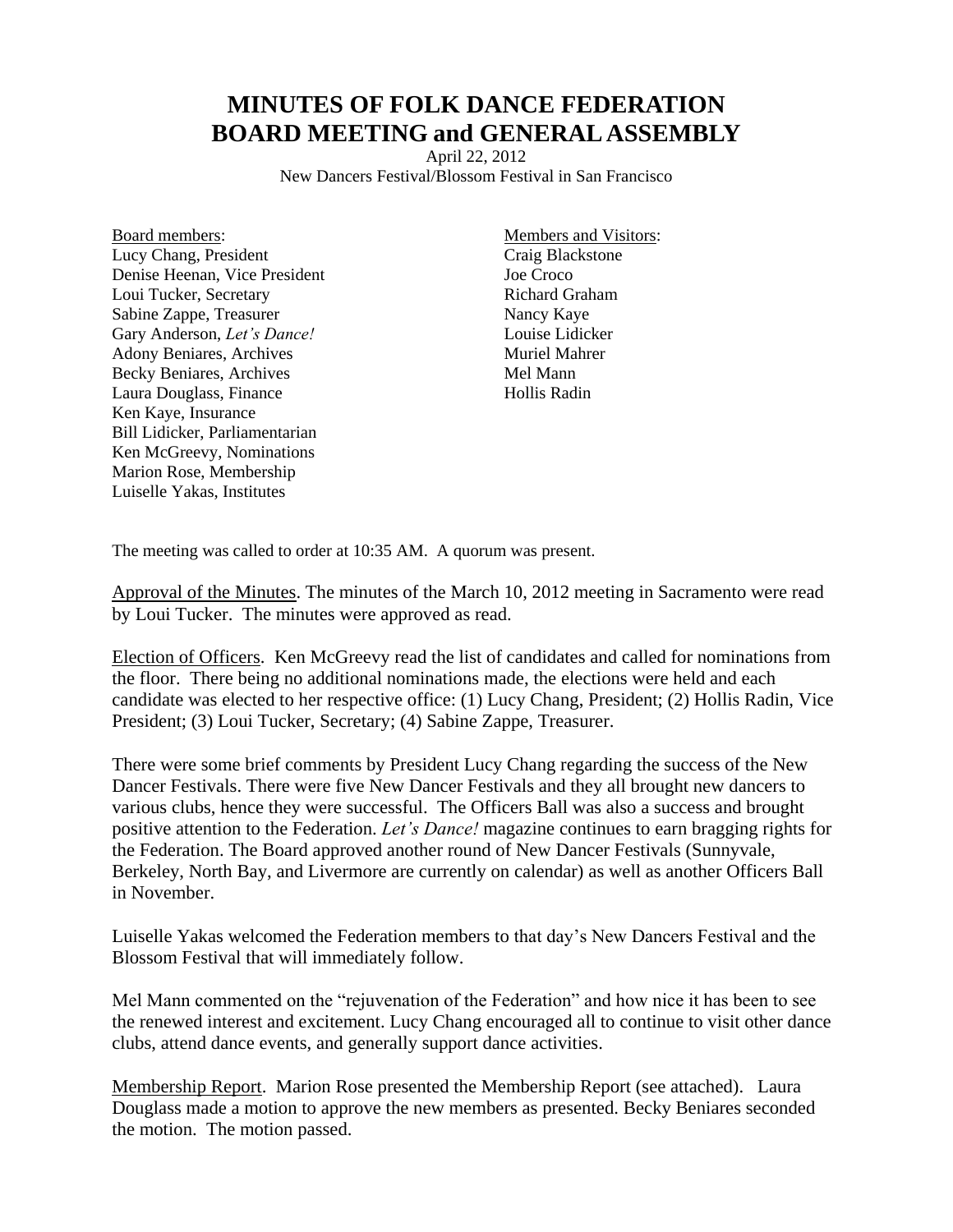Treasurer's Report. Sabine presented the Treasurer's Report, which was accurate through April 19. Income is high because Statewide Festival fees are coming in, but that will be spent on the event. She also explained a \$4000 transfer that was made in October and that \$2000 was replaced during January and another \$2000 will be replaced this week.

She also reported that she reviewed the archived records of the Federation Treasurer and compiled a list of funds that were donated over the past 15 years specifically earmarked to be spent on scholarships. She also compiled a list of all scholarships given during that same time period. Based on that accounting, the Federation does not currently have any funds allocated or designated specifically for scholarships.

Statewide Committee. Sabine reported on behalf of the Statewide Committee that 60 people have signed up to date. The Committee is currently working on the final details such as who will provide transportation, who will provide home stays, who will provide what food, etc. The Committee is confident that there are enough people to handle all the assignments and that Statewide will be a success.

Insurance. Ken Kaye reported on the progress of getting Federation clubs insured for the coming year. Letters were sent requesting clubs provide the number of members. The distribution is slightly different from last year because some clubs lost members but other gained members. After reporting the total to the insurance carriers, the insurance premiums actually went down. There are funds currently in the insurance account (because the refund was higher than expected last year when the old policy was cancelled) and those funds, plus the fees the groups will be charged will be enough to cover the insurance premiums for the coming year.

Ken does not see a need for more committee members. He is still getting compliments and thank you's for the reduced paperwork.

Budget for 2012-2013. Laura Douglass presented the budget for 2012-2013. The budget was prepared using the income, expense and justification provided by Board members. The budget was similar to last year's but it included a few new items and income for each committee. Discussion of the budget was held and included the following specifics:

- A \$700 allocation is acceptable to the Archives Committee. If necessary, monetary donations can be solicited to help cover the costs of maintaining the Federation Archives.
- A \$500 allocation for the Communication Committee will be enough, instead of the \$660.
- Lucy commented that she wants to expand the use of the Institutes Committee, so the allocation for the Institutes Committee is "very soft."
- Anticipated donations were increased from \$100 to \$500.
- Officers Ball approved for \$2000.
- Six New Dancers Festivals for \$1500. The Board may request funds from the Promotion Committee if needed.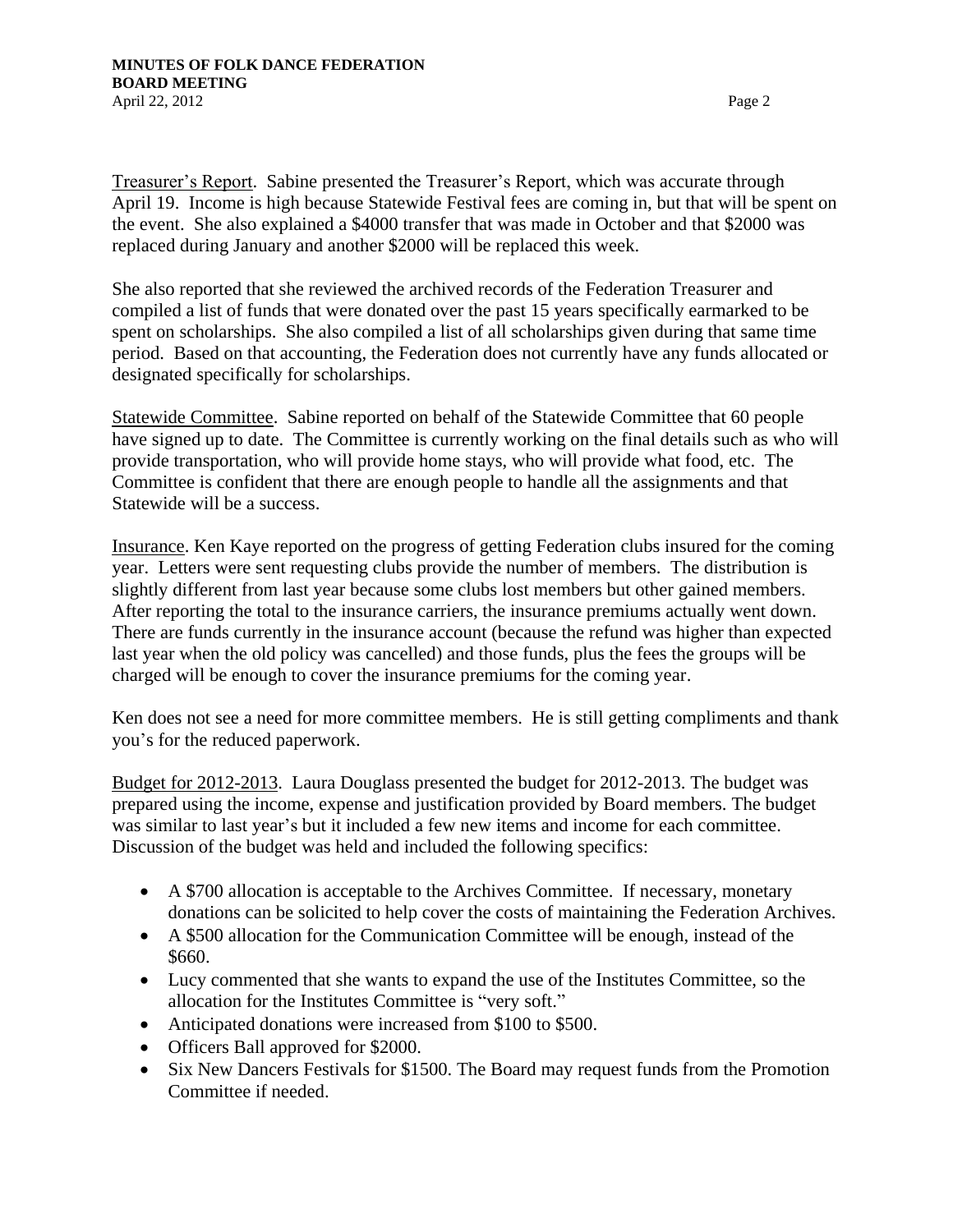A motion to approve the budget as amended was made by Ken Kaye, and seconded by Becky Beniares. The motion passed.

Scholarship Committee. Connie Hull was not present. The SOP for this committee was discussed at the prior Federation Board meeting at the Camellia Festival and the changes as requested were made. Ken Kaye made a motion to approve the SOP for the Scholarship Committee; Marion Rose seconded the motion. The motion passed.

Promotion Committee. Dan Unger was not present. Lucy wants to delay discussing this SOP. The SOP needs to include language that the Federation Board must be made aware of what the Promotion Committee is doing. The Promotion Committee is to manage the Promotion Fund while taking into account the overall focus and policies of the Federation Board. Bill Lidicker pointed out that all the committees are a product of the Board and they should be beholden to the Board.

Institutes Committee and Nominating Committee. The SOP for each of these two committees also needs to be addressed. Lucy believes the Nominating Committee should be in existence year-round and its members working on developing Federation leadership instead of focusing only on the immediate need for officers for the spring elections. The Institute Committee's current SOP is lengthy and has a lot of discrepancies, vagueness and inconsistencies.

Officers Ball. Lucy has reserved the same hall, Livermore Veterans Memorial, used for last year's Officers Ball for November 3. We are again calling it the Officers Ball, but it really involves and highlights the entire Federation Board. Last year the dancers provided rave reviews so the Ball was deemed a success. Each Board member generously contributed his/her expertise and worked together collaboratively. For this year's Ball to be just as successful, the Board members are asked to once again be involved on some level, from teaching and programming, to decorations, advertising and dinner/snacks.

Denise and Hollis volunteered to get the groundwork done. They asked the people who contributed last year if they would to do the same thing again this year. Lucy only wanted three things last year: teaching of old dances, a dinner on-site, and an all-requests dance party. There was a discussion about how this year's event will be different, if at all.

Adony Beniares suggested that the Board decide on a theme and provide The Big Picture, and then the various committees (Decorations, Workshop, Food, etc.) can take care of the details.

Hollis Radin suggested focusing on the idea that this is a "Ball." We have club parties, council parties, festivals, and workshops. What makes a Ball a Ball? Is it fancier? Are the decorations more spectacular? Is the food better? Could fund-raising (such as a silent auction) be included?

Lucy commented that she wants it to be easy to put on and as seamless as possible. The foundation was laid last year, so we do not need to recreate the wheel. Lucy reminded all that the approved budget is \$2000 and the goal is to at least break even.